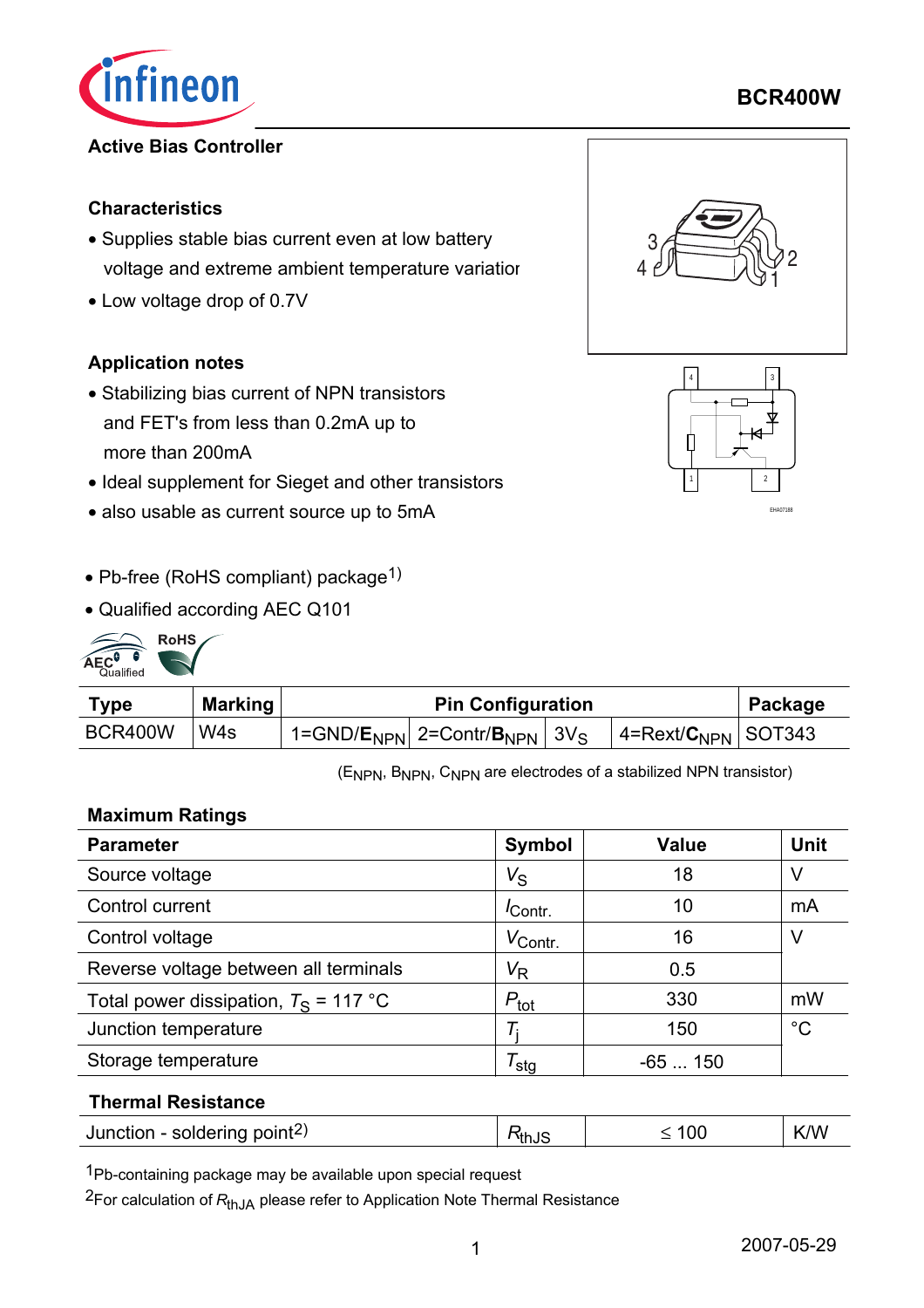

| <b>Parameter</b>                                   | <b>Symbol</b>     |      | <b>Values</b> |      |                          |  |
|----------------------------------------------------|-------------------|------|---------------|------|--------------------------|--|
|                                                    |                   | min. | typ.          | max. |                          |  |
| <b>DC Characteristics</b>                          |                   |      |               |      |                          |  |
| Additional current consumption                     | I <sub>0</sub>    |      | 20            | 40   | μA                       |  |
| $V_S = 3 V$                                        |                   |      |               |      |                          |  |
| Lowest stabilizing current                         | $I_{\text{min}}$  |      | 0.1           |      | mA                       |  |
| $V_S = 3 V$                                        |                   |      |               |      |                          |  |
| DC Characteristics with stabilized NPN-Transistors |                   |      |               |      |                          |  |
| Lowest sufficient battery voltage                  | $V_{\text{Smin}}$ |      | 1.6           |      | $\vee$                   |  |
| $I_{\rm B}$ (NPN) < 0.5mA                          |                   |      |               |      |                          |  |
| Voltage drop ( $V_S$ - $V_{CE}$ )                  | $V_{drop}$        |      | 0.65          |      |                          |  |
| $I_{\rm C}$ = 25 mA                                |                   |      |               |      |                          |  |
| Change of $I_{\rm C}$ versus $h_{\rm FE}$          | $\Delta l_C/l_C$  |      | 0.08          |      | $\Delta h_{\text{FE}}$ / |  |
| $h_{\text{FE}} = 50$                               |                   |      |               |      | $h_{\text{FE}}$          |  |
| Change of $I_{\rm C}$ versus $V_{\rm S}$           | $\Delta l_C/l_C$  |      | 0.15          |      | $\Delta V_S/V_S$         |  |
| $V_{\rm S}$ = 3 V                                  |                   |      |               |      |                          |  |
| Change of $I_C$ versus $T_A$                       | $\Delta l_C/l_C$  |      | 0.2           |      | $%$ /K                   |  |

# **Electrical Characteristics** at  $T_A = 25^\circ \text{C}$ , unless otherwise specified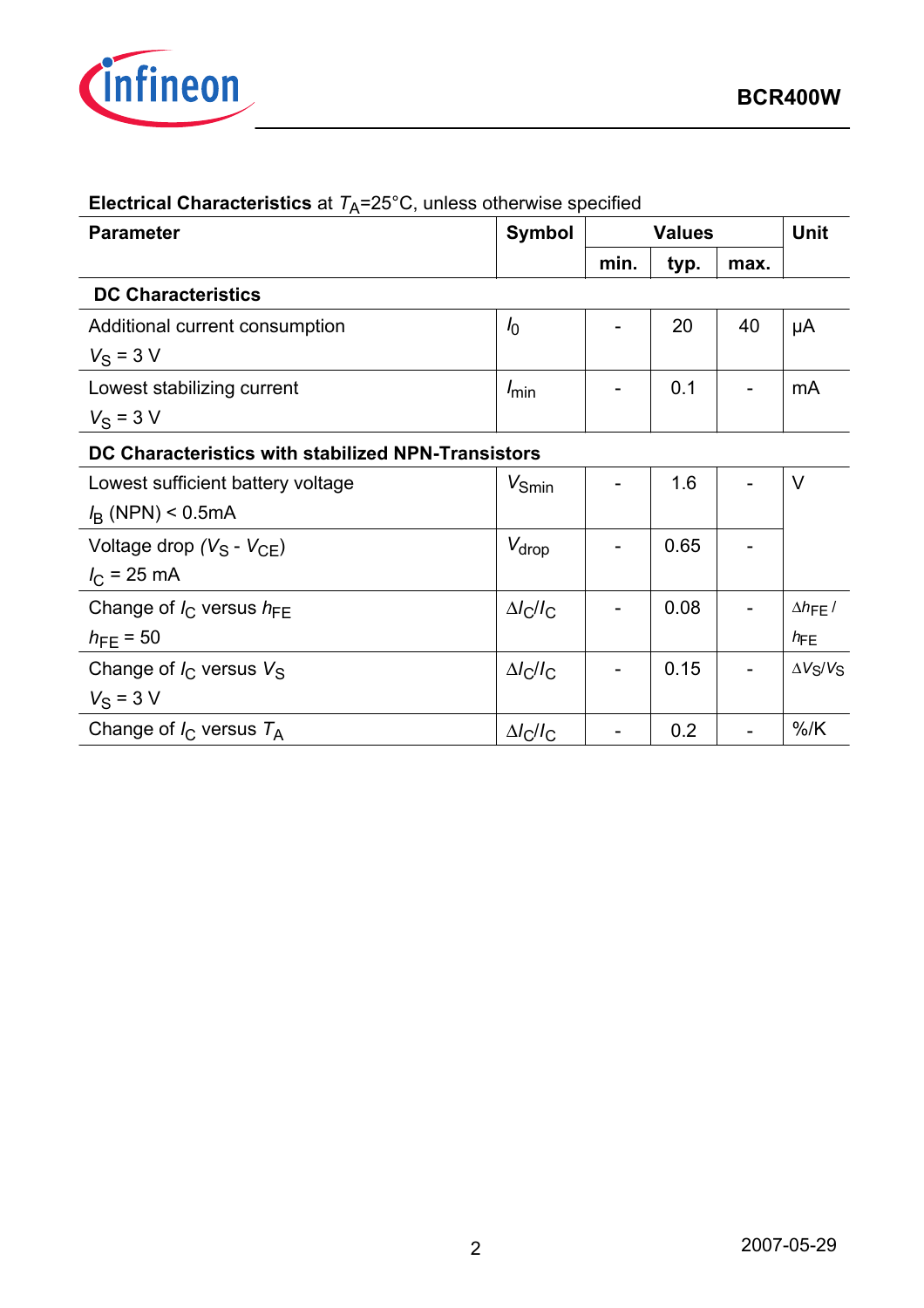

## **Collector current**  $I_C = f(h_{FE})$

*I*<sub>C</sub> and *h*<sub>FE</sub> refer to stabilized NPN Transistor Parameter *R*ext. (Ω)



**Collector Current**  $I_C = f(V_S)$ 

of stabilized NPN Transistor Parameter  $R_{ext.}$  (Ω)



*V*oltage drop  $V_{\text{drop}} = f(l_C)$ 

**Collector current**  $I_C = f(R_{ext.})$ of stabilized NPN Transistor



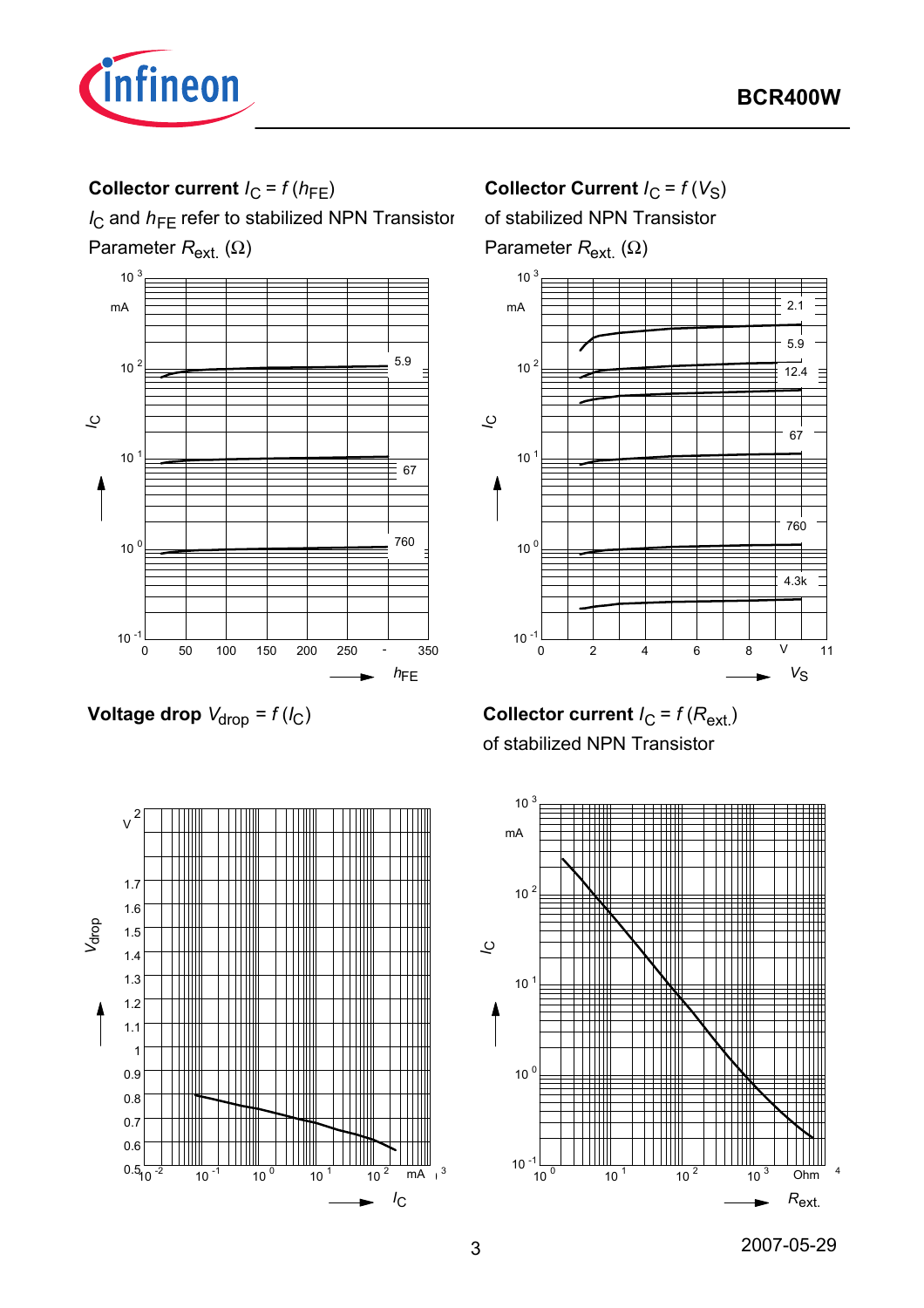

## **Collector current**  $T_A = f(l_C)$

of stabilized NPN Transistor Parameter:  $R_{ext}(\Omega)$ 



## **Control current**  $I = f(R_{ext.})$

in current source application







**Control current**  $I = f(V_S)$ in current source application

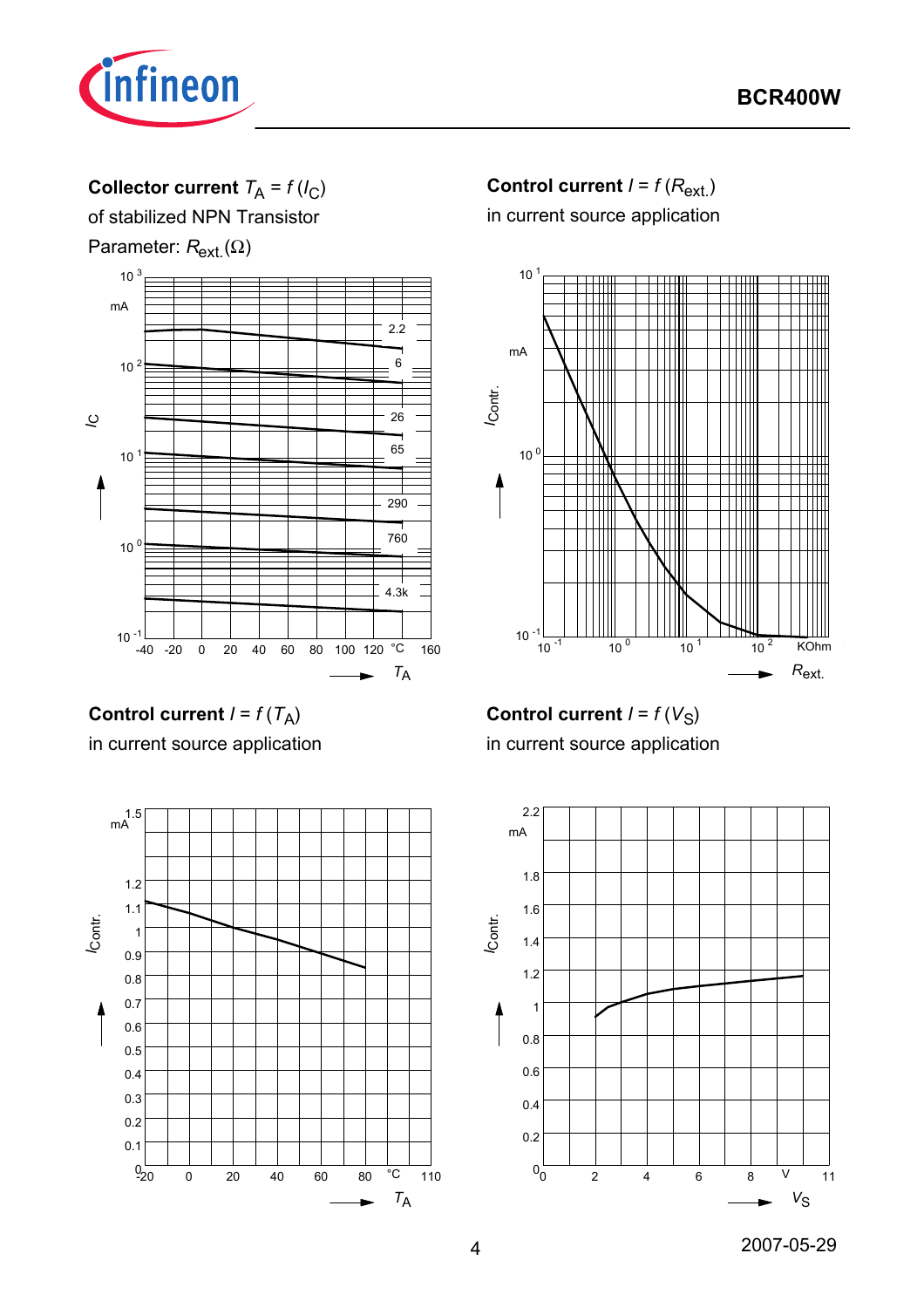

## **Total power dissipation**  $P_{\text{tot}} = f(T_S)$



Note that up to  $T_S$ =115°C it is not possible to exceed  $P_{\text{tot}}$ respecting the maximum ratings of V<sub>S</sub> and *I*<sub>Contr.</sub> The collector or drain current (respectively) of the stabilized RF transistor does not affect BCR 400 directly, as it provides just the base current.

## **Typical application for GaAs FET with active bias controller**

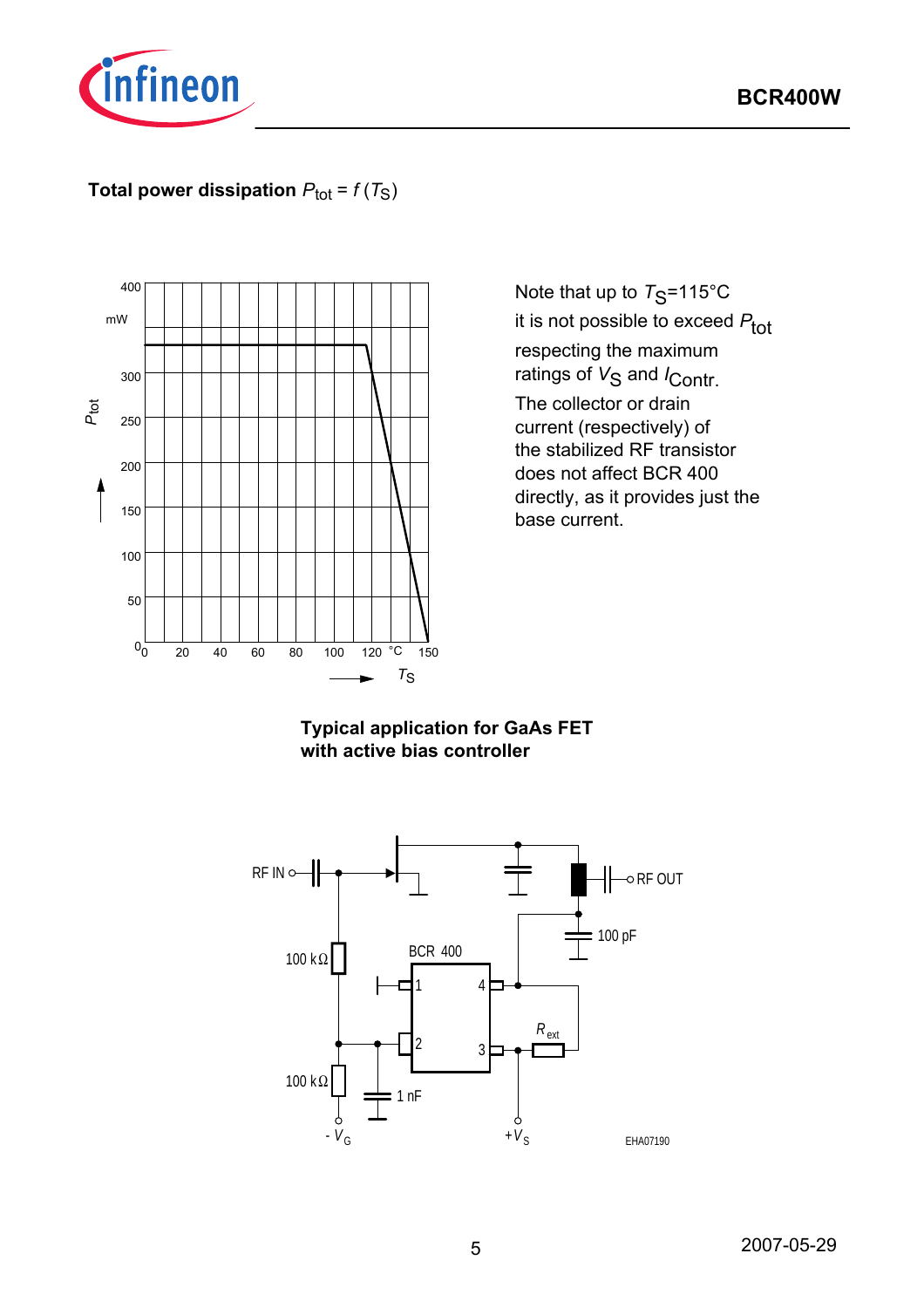

## **RF transistor controlled by BCR400**



Be aware that BCR400 stabilized bias current of transistors in an active control loop

In order to avoid loop ascillation (hunting), time constants must be chosen adequately, i.e. **C1 >= 10 x C2**

**RX/TX antenna switch, compatible to control logic and working at wide battery voltage range**

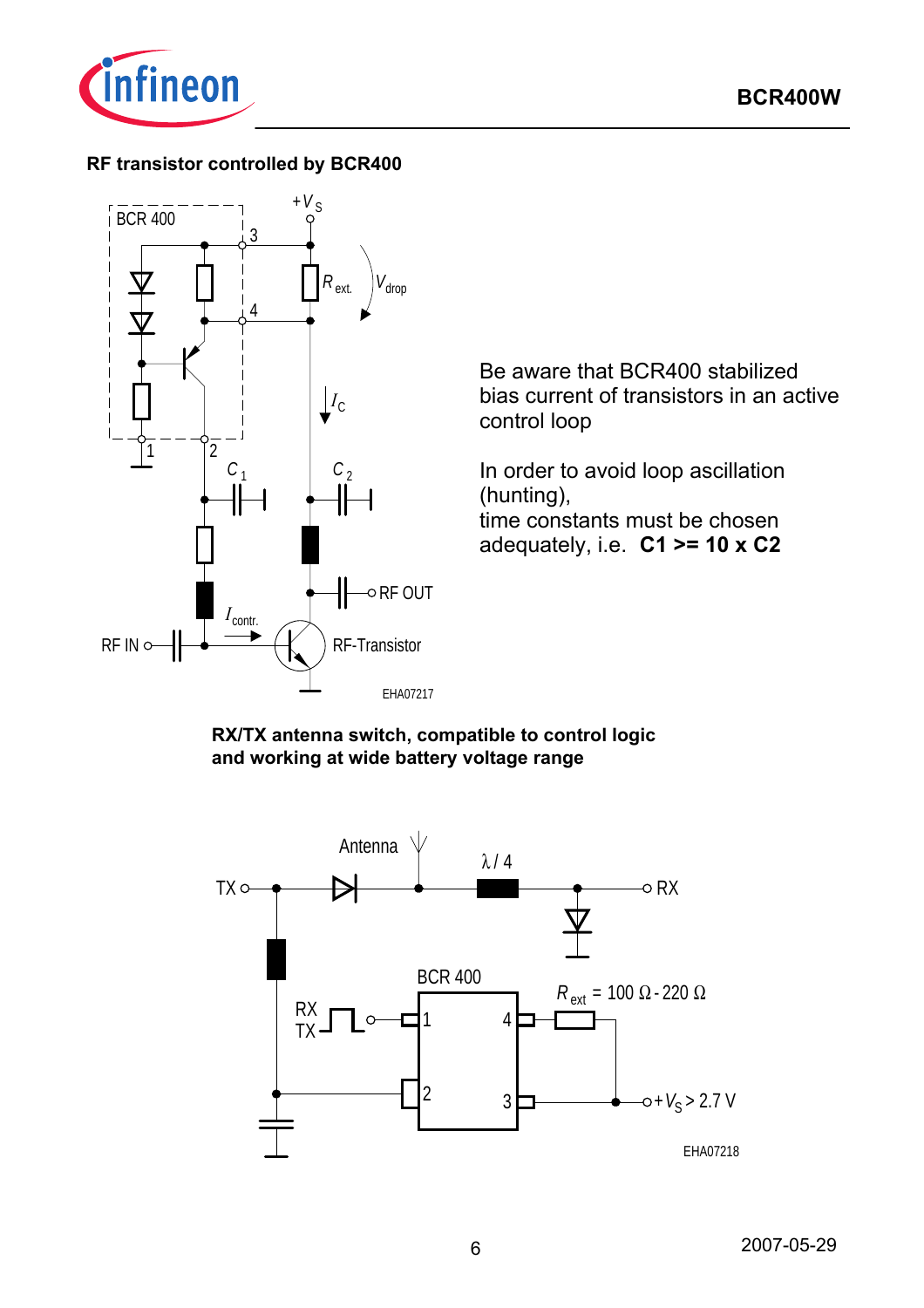

## **Low voltage reference**



**Precision timer with BCR400 providing constant charge current**

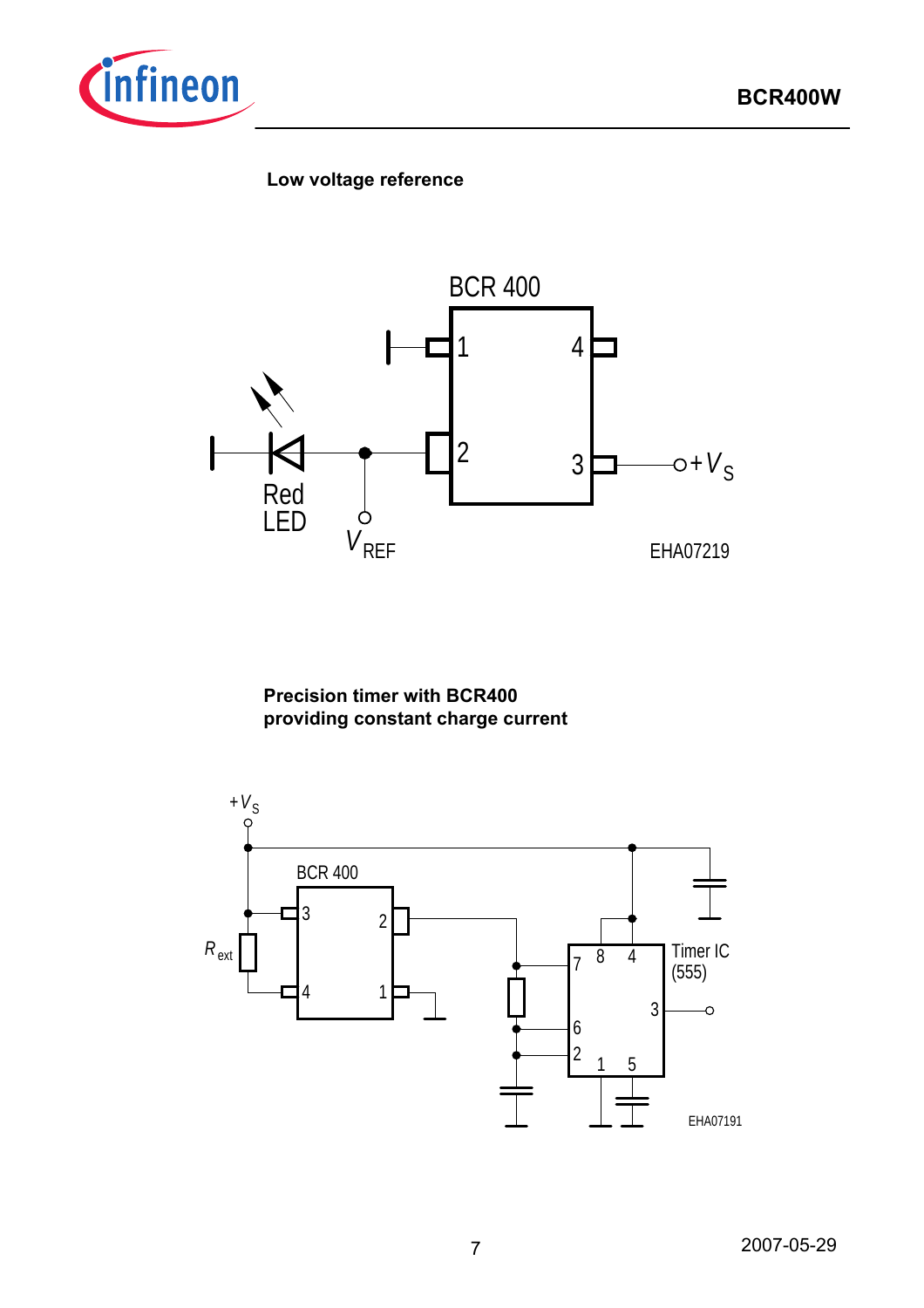



## Foot Print



Marking Layout (Example)



## Standard Packing

Reel ø180 mm =  $3.000$  Pieces/Reel Reel ø330 mm = 10.000 Pieces/Reel